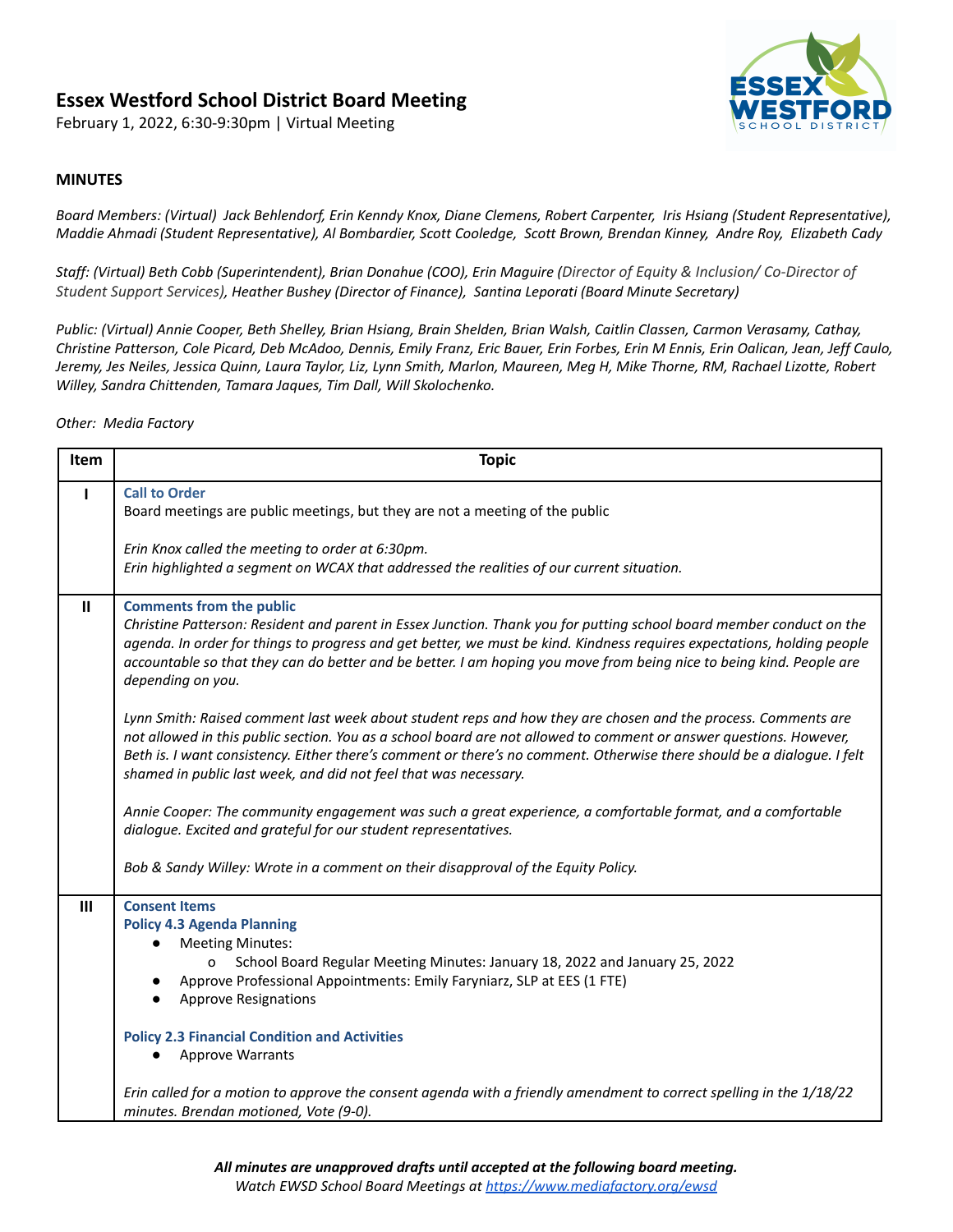## **IV Policy Title: 4.5 Board Members' Code of Conduct**

### **Monitor and Review**

Erin Knox introduced policy governance monitoring. The board is in the process of moving into policy governance. Al Bombardier put together a citizen's guide to policy governance, we will be posting on the EWSD website. We are beginning the monitoring process, and have decided to start that with some of our policies and do them over time. *Main Questions to be discussed:*

- *1. How do we interpret as a board the meaning of this policy?*
- *2. What evidence could we use to determine if we are in compliance or out of compliance?*
- *3. Do board members feel that we're in compliance?*

*We will do a first read, and then go back to a draft.*

It is possible to conclude that we're out of compliance with any given policy. Then we determine the timeline and *process for getting into compliance.*

# *Board Discussion:*

*Erin Knox opened up with the question; How do we interpret the meaning of this policy?*

Brendan Kinney discusses the policy and norms and says that it is clear what is expected and what is not expected of us as board members. This policy was adopted unanimously at the time, along with board norms. He interprets it as the *board members agree to abide by the board code of conduct and board norms.*

Robert Carpenter commented that he was impressed by the work done on this. We have a huge responsibility to the taxpayers and students. Any action or statement that creates an adverse impact on the board is misconduct. The expectation when these were approved was that each board member acts in good faith. These expectations have been broken. Would like to see us concisely discuss what we can put in place for our policies and conducts. More clearly *defining what misconduct is. Clearly defining a process when that occurs.*

Andre Roy discussed that the code of conduct is very clear. One of those is having conflicting interests. Agree with Robert, defining misconduct, and coming to agreement will be difficult. When we exhibit personal opinions it can be *misconstrued that we are acting with a school board member hat.*

Brendan Kinney discussed the monitoring process and how we can make changes. Tonight and in the next meeting, we are talking about the policy as it currently exists. At the end of the process we can fully discuss if the policy needs to be *revised.*

Erin Knox explained that there is confusion around item number 4, board members will not take any action that he/she will represent partisan politics for personal gain. If we as a board member want to express a personal opinion outside of the board, where is the line where we say we are not speaking as a board member, we are speaking as myself. The reality is unclear. Can we make that more clear in this policy? Suggestion made that we can't just make a disclaimer, that it needs to be in the body of the article, or the post, or part of the speech. Talking about Liz's recent article. This is something we need to use as a point of discussion to figure out how to move forward with a better collective *discussion.*

*Andre Roy asked if board member discussions need to be held in executive session, like employees?*

*Erin Knox replied no, we do not have to.*

*Beth Cobb also replied that no, it's against the executive session rules.*

Erin Knox this is a chance for us to discuss this board policy and make changes. Part of this process, we have to talk *about what's been working and what's not working.*

Maddie Ahmadi discussed the conflict of interest part of the policy, and noted that it is not just conflict of interest, but also the appearance of conflict of interest. Important to state that you are not speaking as a school board member and that this is your opinion. That is not enough, who is the audience, will they still see me as a school board member, or as an individual. You are given a platform, and have to assume you will be interpreted as a school board member.

Scott Brown said that it is important that any partisan comments that include our affiliation of the board represent the collective statement of the board. It is important for us to comply with policy 4.5 to represent our work. As a board member I went to one of the schools to see the black lives matter flag raised, I was disappointed that a partisan speech

> *Media Factory films every regular board meeting and broadcasts them live. Watch LIVE EWSD School Board Meetings at https://www.facebook.com/retnvt*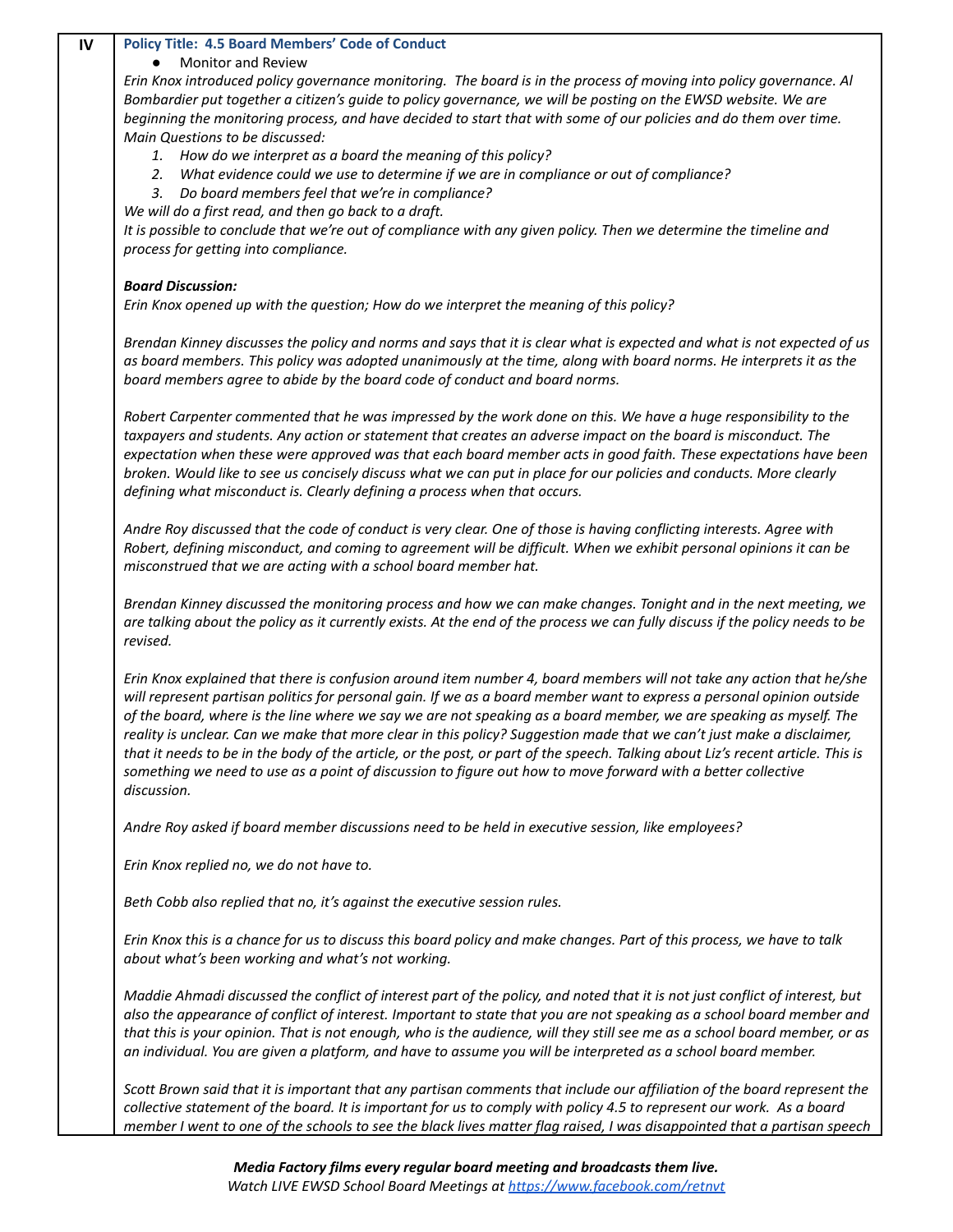was presented by Senate member Ram. If I had known that, I would have had strong feelings about having it being stated in a political way. I want us to hold true to policy 4.5, no matter which way a partisan view is represented.

Iris Hsiang commented that Kesha Ram was there as a person who has beens supporting students at the high school with equity work, she was there with full support from the students at the black lives matter flag raising.

Brendan Kinney said we all unanimously adopted these policies and board norms. Assume board members want to comply. We are not currently in compliance. There have been statements made, speeches given, articles written. There has been a clear violation of the code of conduct. Ultimately, if we can provide clarity, board members can understand what is allowed and what is not allowed. The policy mentions partisan politics, and is in the conflict of interest piece. One of the things I have always appreciated about the school board is that we run as non partisan members. That changed a year ago, partisan politics came to the board. Hope that we can have a serious conversation about what role we want partisan politics play in the conduct of the board. I would recommend that it be discouraged. It leads to rancor and division. It has only divided us as a community, and it has prevented us from doing our work efficiently. I *hope we can agree that the work of the school board should be nonpartisan.*

Andre Roy mentioned that he is confused about partisan politics being included in our board. We are not affiliated with any party. Are you referring to the fact that some of the issues we've dealt with have divided the community?

Brendan Kinney said that there have been actions by board members that reflect partisan politics. It is more about the *actions of individual board members, instead of the work of the board as a whole.*

*Andre Roy asked, can you provide an example?*

Brendan Kinney said that members like Liz have spoken at events that are clearly endorsed by a political party. That is *new, and is not part of the work of the board.*

Andre Roy said that if someone is going forward in community engagement as a citizen, but the community assumes *they are going as a board member, we cannot control that perception.*

Brendan Kinney replied that when a board member decides to participate in partisan politics, the onus is on them to clearly state that they are not representing the opinion of the board, they are there as an individual and it is their *opinion.*

Andre Roy stated, we can't control what the audience assumes. We can't control that outcome. That is not being *partisan if that occurs.*

Diane Clemens stated, in my time living here, since I became an adult, I have always understood that perception is reality. It doesn't matter if I was appointed, elected, or otherwise representing an organization. My hat was stitched on, and perception is reality. You make the choices as to how you conduct yourself, as to abide by the conflict of interest or board norms. How are you acting as a professional? We cannot control the press, they have a point of view. As long as you hold that elected office, you have no control over how someone is perceived. You need to be as clear as possible that you are speaking as a representative, or you are saying that you are speaking as an individual. You need to be clear what hat you are wearing, and to what is going on. We have had politicians on the board, like Martha Heath. We can use how she conducted herself as a good example. In my lifetime, I have not seen that school board members were involved with partisan politics while they're doing board work. As board members, we are not running with partisan labels, we are elected as individuals. It distracts from accomplishing the mission that we were elected to do. Do not need that created partisan distraction when there is so much that needs to be accomplished.

Maddie Ahmadi talked about setting expectations. If you write for a publication, and they don't listen to what you say, you shouldn't write for that publication. When board members participate in partisan politics, it causes harm. Harm has been caused by certain board members' actions. There is a way to repair that harm, when that person goes back and clarifies that they are not speaking as a board member, that they acknowledge that and move forward. When that is not acknowledged, that causes harm that can't be repaired. We can't keep working towards our goals when the *harm is not repaired.*

Al Bombardier commented that the work of the board used to be more tight knit. When you go outside the bounds, and start talking about personal feelings on subjects, it is not the norm. You have to be really careful about that. The perception is that first you are a board member, and you have this unique issue that is personal to you. When it gets out into the public domain, there is no place for that, and I don't support it. The board norms are clear and I support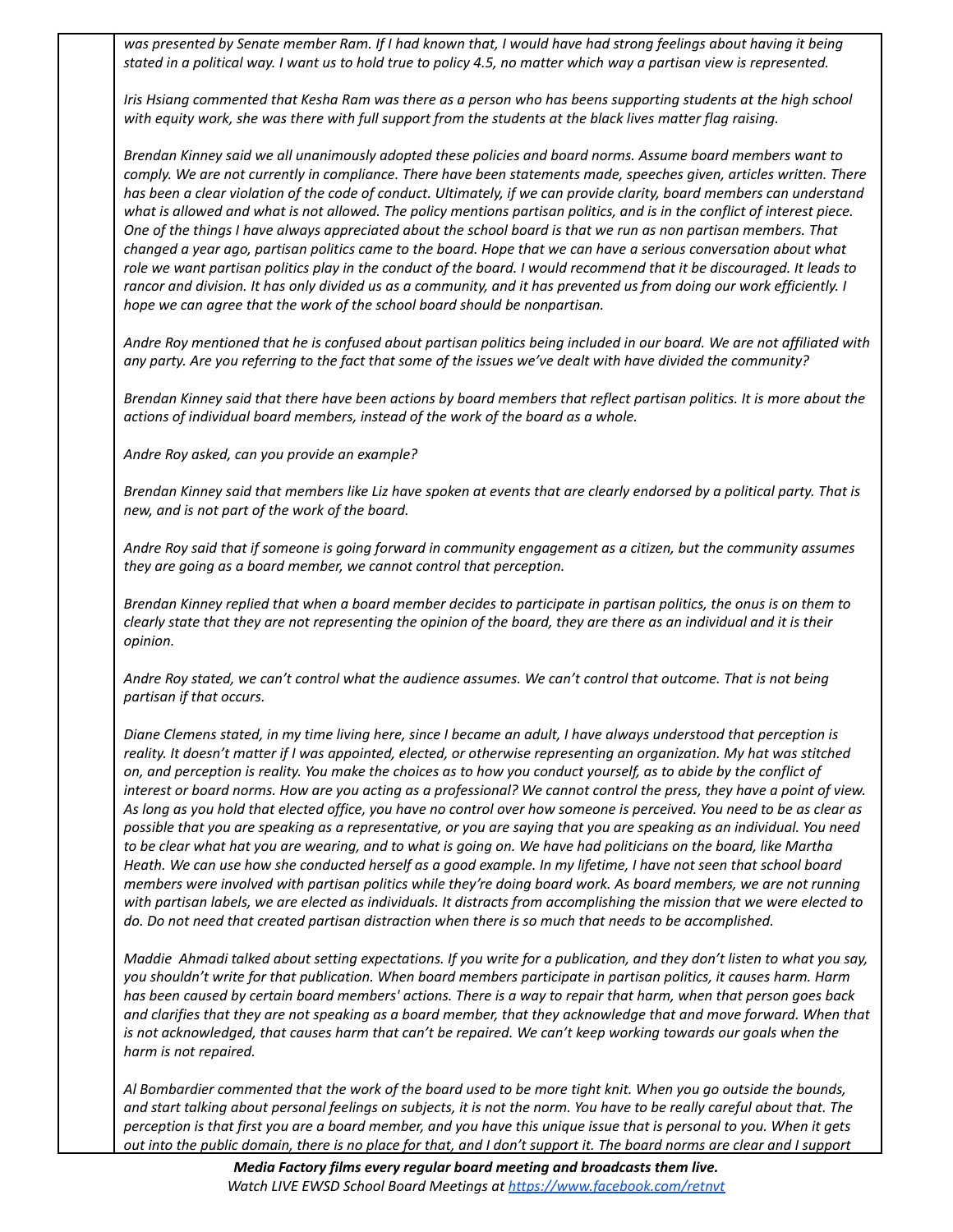those, and this policy as well. We have to be unified in the decision making process. I Support what Brendan and Robert said. We have to work together and unify. Everyone has a right to speech, but that speech comes at a price, in terms of harm to the board and harm to the community. We need to be aware of that and accountable to that.

Scott Cooledge welcomed this conversation. Came on the board last spring, feels like it's been three years of meetings. These are the types of conversations I really enjoy. A lot of the meetings were work of the board. Have also had meetings that were related to topics that interfere with the work of the board. I am looking forward to the deep dive *tha Andre referenced in terms of how we conduct ourselves as board members in the future.*

Iris Hsiang agrees with a lot of what was said. There has been a lot of talk about parisian politics. As we are brought more partisan issues, there will be more of the board facing these issues. As this happens, we need to be in more unison of the work of the board. I see that work as educating and keeping students safe. Elizabeth's commententary was about vaccinations and a false comparisons to the Holocaust. I think that that goes directly against the work of our board. We've been working to keep our students safe, to have access to education, and to teach our students history. If members were more educated about history, they wouldn't be so quick to make comparisons. We can draw these lines, but there will be gray because we are having elections. I want us all to agree that when we are causing harm, or going against the work of our board, we want to come back, find a way to repair that, and find a way to *make our board whole again. To find a way to educate and keep our students safe.*

Jack Behlendorf commented on policy 4.5, saying that the word partisan shows up once in our policy. Quotes policy 4.5. I take a narrow interpretation of that sentence in the policy, he or she will not represent partisan politics for personal gain. It doesn't say board members cannot participate in partisan politics if not for personal gain. Curious as we develop this, what that particular clause means in that sentence. Hearing a broader take in this conversation of partisan politics than what I read in the policy. At the end of the day, we speak with one voice. Out of many, one. We *need to have expectations of our behaviors that compliments the work we're doing moving forward.*

Erin Knox encouraged everyone to think about harm. Set the word partisan and politics aside. Focus on empathy, sensitivity. We have different thoughts, opinions, and viewpoints, which makes us a stronger board. If we are going to make statements, or write articles, the frame we can try to have is: Does this have the potential to do harm? Will this make the work of the board difficult? Not trying to tell anyone to not have their own opinions. As elected officials, that seat defines what we say and what we do. We are held to a higher standard and are accountable to that.

Brendan Kinney said that the issue at hand is the way the policy is currently written. We've identified a lot of ways to improve the policy. The first order of business is the monitoring report. It is important for the volunteer authors of the *monitoring report to hear any feedback. Next, they will put together a first draft to the board.*

*Erin Knox - What do board members have to do?*

Brendan Kinney responded that at the retreat, we looked at a template for putting together the monitoring report. I *will re-share that template, and can share monitoring reports from other boards in the area.*

*Erin Knox asked, should we establish a timeframe for a first draft?*

Brendan Kinney rescinded that the board members should talk to Beth and Brian in terms of agenda planning, to determine when it would make the most sense. Give board members ample time to put together that first draft.

Erin Knox thanked everyone for all the comments, and stated that she is looking forward to moving forward with this.

#### **Policy Title: 2.8 Communication and Support to the Board**

● C29 Equity Policy: EWSD Equity Advisory Committee Update

#### *Board Discussion:*

Erin Knox questioned the team meeting and planning schedule, it referenced some dates and goals of the Equity *Committee. Asked whether or not the board has those goals?*

Erin Maguire, yes you do. In the top section, the board goals are there, and are paired with input information (evidence of work we're doing towards them). The goals referenced in the document are the goals of the policy. The equity policy committee will be going through each of those goals and developing procedures of these policy areas. What you see is

> *Media Factory films every regular board meeting and broadcasts them live. Watch LIVE EWSD School Board Meetings at https://www.facebook.com/retnvt*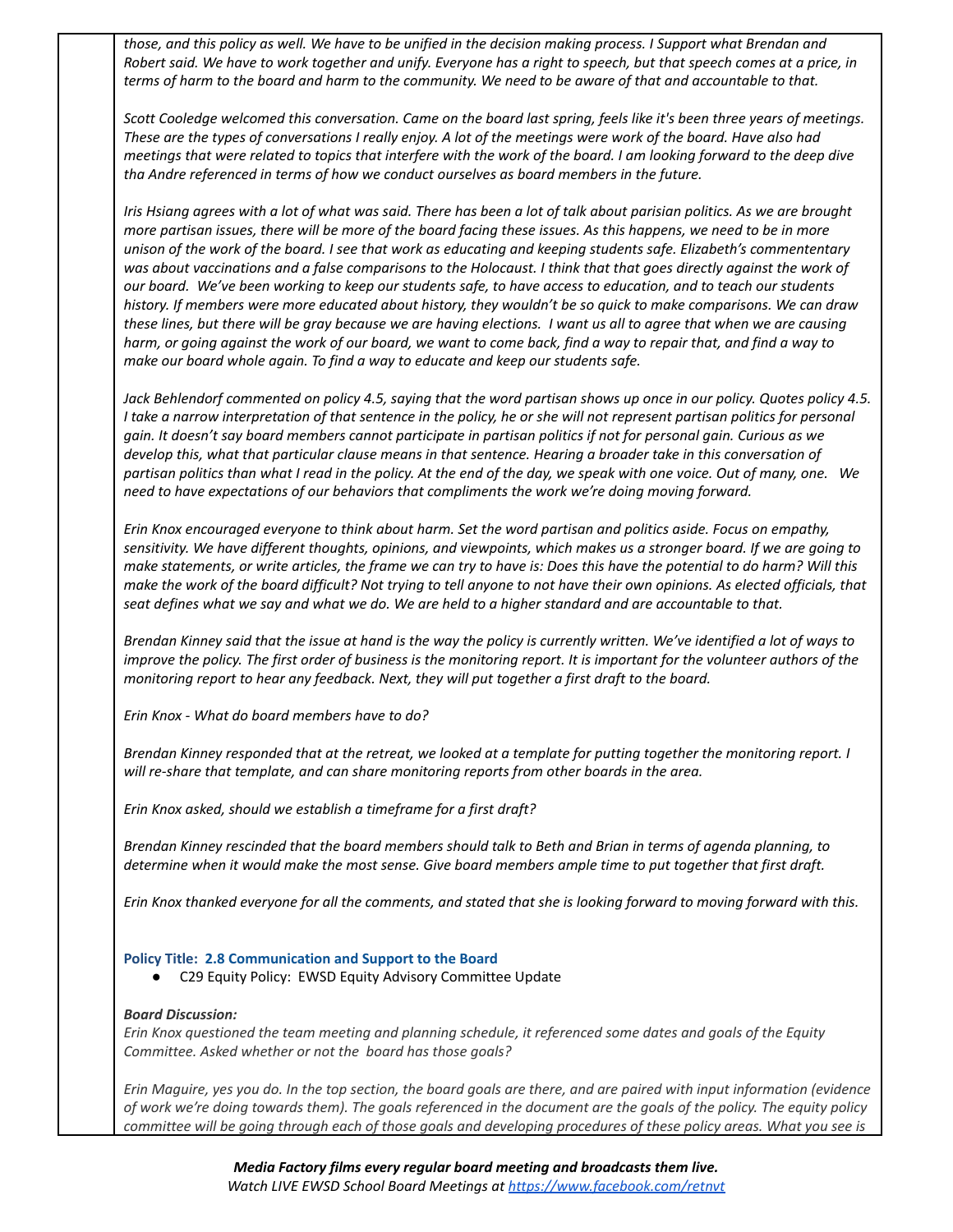the schedule of that work. Will take recommendations from the committee to draft procedure language that I will go to Beth for consideration. The work of that committee is to recommend a procedure to be brought to Beth.

*Erin Knox asked for clarifications of goals listed.*

Erin Maguire said that we have revised the order of the goals. Work will be done goal by goal. If the board is interested *in seeing the goal by goal calendar and language, can be provided if that is helpful.*

*Erin Knox stated, if you did make upades, it would be helpful to see that information.*

Erin Maguire stated that the two primary priorities for the group are professional development and creating culturally agile educators. Are also focusing on curriculum, diversifying the educator workforce. Working on a plan related to *that.*

Scott Cooledge mentioned that there is an incomplete sentence at the end. Applauded Erin and the work of the committee and the schedule that is laid forth. Has questions about the makeup of the committee, how many members, *is there a term limit, and are the members names public?*

Erin Maguire responded that we have not listed the members names, when people applied, they mentioned that names may be released. There are some students on the board, and have not posted publicly. It is not private information. Started with 17, have 15 people on the committee now. One of the people that dropped was a student, we still have 5 students. Those on the committee have agreed to serve for 1 year. We did not create a term limit or *expectation, other than committing to one year.*

Iris Hsiang typed in the chat: I just wanted to note how thankful I am for your work Erin, and the hard work of the committee. It seems as though you all are doing really good work and it makes me hopeful for the future of our *district!*

Brendan Kinney thanked Erin Maguire and the committee for its work. Looking at evidence of input, the first section talks about library procedure alignment with the equity policy. Has that been done, could you provide some context?

*Erin Maguire stated that that work has already been done.*

*Beth Cobb said that is on the procedure page, and shared with the board.*

Erin Maguire said that that body of work began before that policy was finalized. Have had training for all librarians to create diverse collections for all students. Librarians will be going to another training this year. The procedure *alignment work was done mostly last year. It is available online.*

Beth Cobb commented that the online section where the information can be found is: DP3, media selection procedure.

*Diane Clemens asked about the second goal, it talks about youth participatory action research?*

Erin Maguire discussed that this is an approach of engaging youth in a school to think deeply about issues they're interested in studying at their school. The next part of that process is to collect a group of youth, develop study approaches, and do action studies in the school. Engaged with a group called Up For Learning that is helping with this work. It's an exciting approach to look at solving school problems through a research based approach while centering *student voice.*

*Diane Clemens asked how are we defining success and the results we're looking for?*

Erin Maquire answered that what we need to do is to take the data that we presented in December, and think forward about which data sets are most important to watch, quantitative data sets. We're looking at a new survey for families, students and staff, that will give us more voice data. Finally, we need to add a component for a centered forum form of communication. That gives us a mixed data set. Ultimately the goal is to have a series of data sets to look at over time. Want to do more work on that, and get some more consultation. Who chooses which data sets to watch for this work is really important. Is it the board's job, what about student voice, should we include voices on the margins. WIll try to hone in on specific data points. Right now, we're giving you all of the data, inputs, and feedback from the equity *advisory committee.*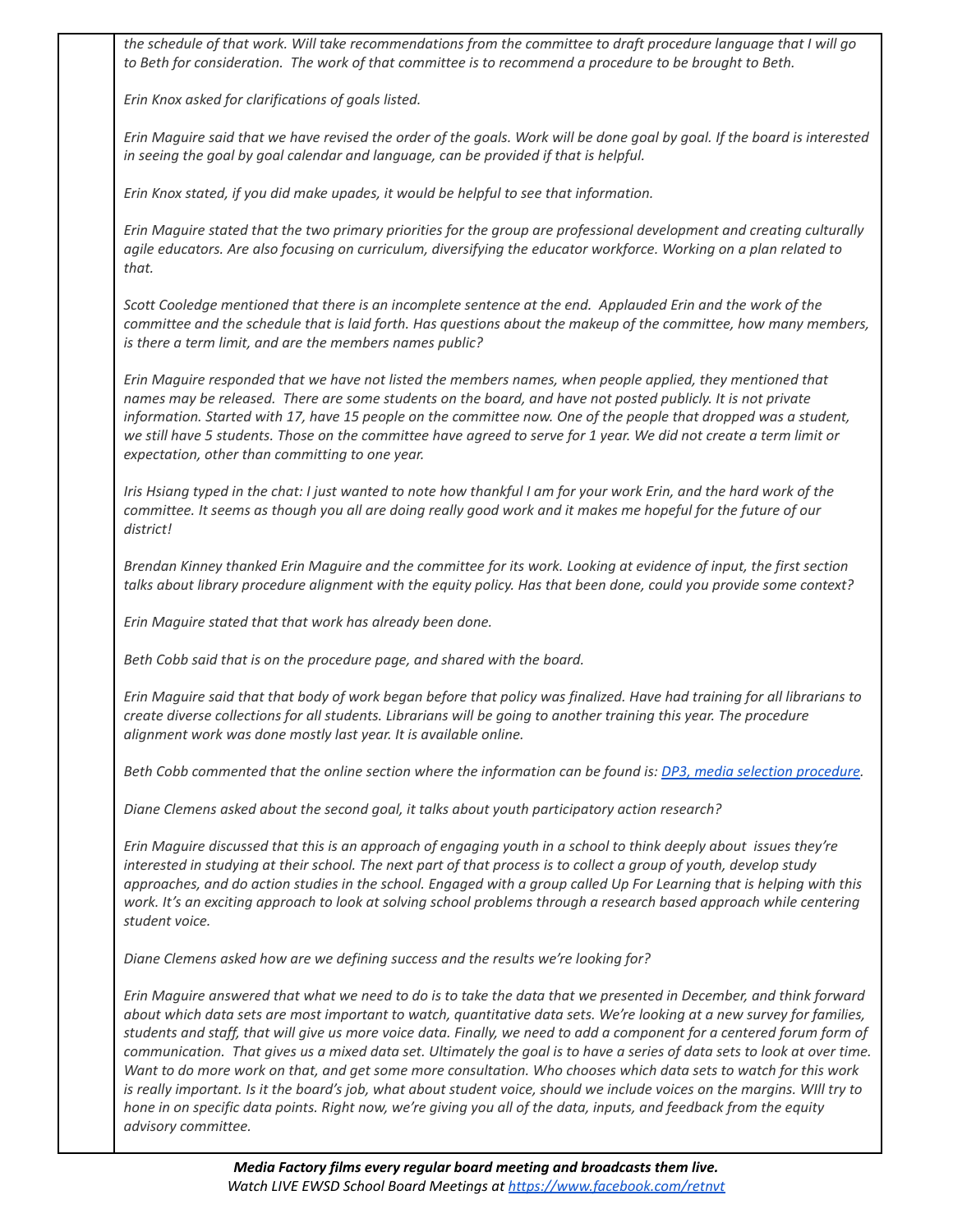*Erin Knox asked Beth if she wanted to comment on the quarterly updates?*

Beth Cobb questioned why we are bringing this policy to the board so often, and not the other ones? The policy says quarterly board reports. Find what those four dates are, bring them to the board, and put those on the calendar, so we know that is when we're getting the update. Erin gave us evidence, we can't expect her to bring together an update everytime we ask her to do so. We need to put it on a timeline with the other board governing policies.

*Erin Knox, thank you very much Erin Maguire.*

# **Policy Title: Financial Planning and Budgeting**

- Special Revenue line item detail
- Enterprise funds
- Projected tax impact

*Brian Donahue presented on Financial Planning and Budgeting and was joined by Heather Bushey. Presentation Link.* Reminded members that there is a board folder with all the budget materials, and that they are also accessible for *constituents.*

# *Brian Donahue went through the FY23 Budget Review slides:*

- *● Looking at 104 Million dollars of expenditures; General Funds, Special Revenue, Capital Fund, and Enterprise Funds. Expenditures combined are going up about 8.8%.*
- *● Over 90% of expenditures are in General Funds.*
- *● Budget expenses by Function Grouping (shows components of budget): Instructional Programs (direct instruction, special ed, co & extracurricular activities), Instructional Supports (guidance, library, health office, social workers, curriculum development, SEL coaches), Administrative Supports (superintendent, executive functions, school board, transportation, technology, safety, child nutrition).*
- Largest expense is investment in highly skilled staff. The quality and investment in our staff determines the *quality and kind of education students will receive.*
- Budget comparison, there are modest changes from the last year. Our total salaries are about \$62 million *compared to \$57 million the year before.*
- *● Our investments are in instructional programs, our teachers, our staff.*
- *● \$8 out of every \$10 is spent on instructional support.*
- *● Budget salary expense - largest section is teachers, followed by para educators.*
- *● Benefits are around \$21 million dollars. Health insurance is about \$13 million of that.*
- *● Other operational expenses \$21.6 million: utilities, debt service, supplies, consumables, equipment, capital expenditures, contracted services, tuition.*
- *● New investments for FY23*
	- *○ General Fund, Covid relief funding, Other funds, and CTE General Fund*
	- *○ Largest investments are in instructional programs, instructional supports, administrative supports.*

# *Board Discussion:*

*Scott Brown asked what an example of mid-management is? Brian Donahue replied Mid-management is manager or supervisor, directors.*

*Andre Roy asked what area the self-insured and dental falls under? Brian Donahue and Heather Bushey answered that it falls under Other. Andre Roy wanted to know what the fee is that we pay for those services. Brian Donahue did not have it at hand, but will provide it.*

*Al Bombardier asked what the growth in the health care cost is from year to year?* Brian Donahue said that the total health premiums are budgeted to go up 9%. HRA is going down, and cash-in-lieu is *stable/slightly decreasing. You will see this information in the line item review of the General Fund.*

Brendan Kinney asked about the Federal and State COVID recovery funding and whether we would still see COVID *recovery money in FY24?*

Heather Bushey rescinded that we anticipate spending all ESSER funds in FY23. Said that she wouldn't be surprised if *there were more funds that come in after ESSER.*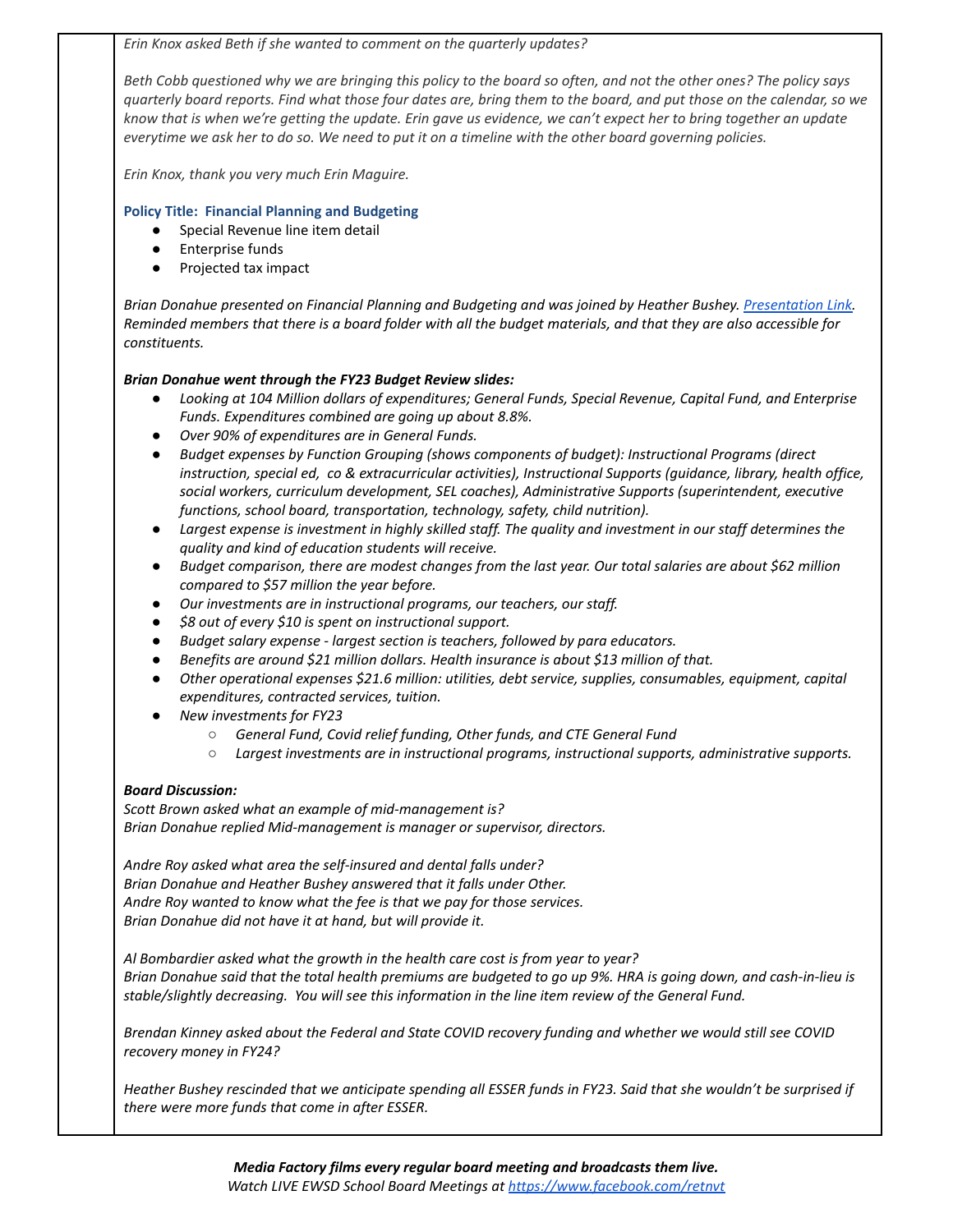Brendan Kinney said that this \$3.5 million dollars is a great resource for COVID recovery, but we will not continue to *support those investments in the following year if we do not fundraise to meet those efforts.*

*Beth Cobb answered that we have been strategically planning around those investments. The positions hired are temporary, and will have to look at whether or not they have had an impact.*

Brendan Kinney mentioned that the WCAX story alluded to the fact that the effects of COVID will be felt for years to *come.*

Heather Bushey stated that we have to be clear that we're communicating about the fluidity of these funds. While we have plans for how to spend this money, we need to be flexible and re-evaluate plans as we move through. We are *meeting and continuously looking at our spending and if we need to re-prioritize.*

# *Brian Donahue Continued his presentation on the Budget:*

- *● New investments, total \$8.4 million: Salaries (\$5 million), Benefits (\$1.3 million), and Other (\$2 million).*
- *● 70% of new hires are in direct instruction.*
- *● FY23FTE is projected to increase by 59.22 FTE from FY22.*
	- *○ FY22 hires from COVID funding are contributing to FY23 increase.*
		- *■ EWSD Reads, Restorative Practice Coordinators*
	- *○ Carrying constant balance of vacancies for delivering IEP services and supporting students that have identified needs.*
	- *○ New hires in in FY23 budget are 25.5FTE*
- *● Key points of Investment*
	- *○ Direct Instruction, 36 cents of every new dollar goes to Direct Instruction*
	- $\circ$  Student Support Services \$1.2 million, to ensure we have the staff that we need to wrap around *students*
	- *○ Administrative Support - Investing in our facilities*
	- *○ Investments are being made to move us forward, and make a difference for our students*

*Erin Knox thanked Brian for the presentation.*

## *Board Discussion:*

Al Bombardier expressed concern about the federal and state funding cliff. Would like to see more involvement by the board where these financial supports will start to taper off and where we might have to make some hard decisions.

Brian Donahue responded that a lot of opportunity will come from that focus, and the knowledge of future constraints. *Each dollar being put towards what does the most good.*

Al Bombardier continued to say that funding is a concern, and costs continue to rise. We may reach a point where the community may not be able to support all of the funding increases without the help of government funding. A heads *up, and constantly tracking the unknown will give us a better picture.*

*Andre Roy asked if the majority of new hires are a result of the ESSER funding?*

Brian Donahue replied, the majority of new hires in FY23, a little bit more than half are from the general fund. We are going to be bringing in 100% of special education transportation to be self-provided, that is an example of the increase.

Andre Roy stated that in essence, half of the anticipated new hires are funded through ESSER Funds, and not sure if *that will be funded through FY24. We also see declining enrollments, but continue to hire more staff.*

Brian Donahue responded that our primary issue of enrollment has been at 9-12 grade, the sending schools that used to tuition are seeing a decline. We have added staff to Founders and Westford because we are having larger class sizes *coming in.*

Erin Knox added that the positions hired with ESSER funds know they are hired with a two year contract.

Brain Donahue said that we will see a significant attrition of our workforce. Concern of continuation, because we are seeing less applications to fill open positions. We're bringing in experienced people, many are licensed teachers, if we *have attrition, we may be able to fill some of those positions.*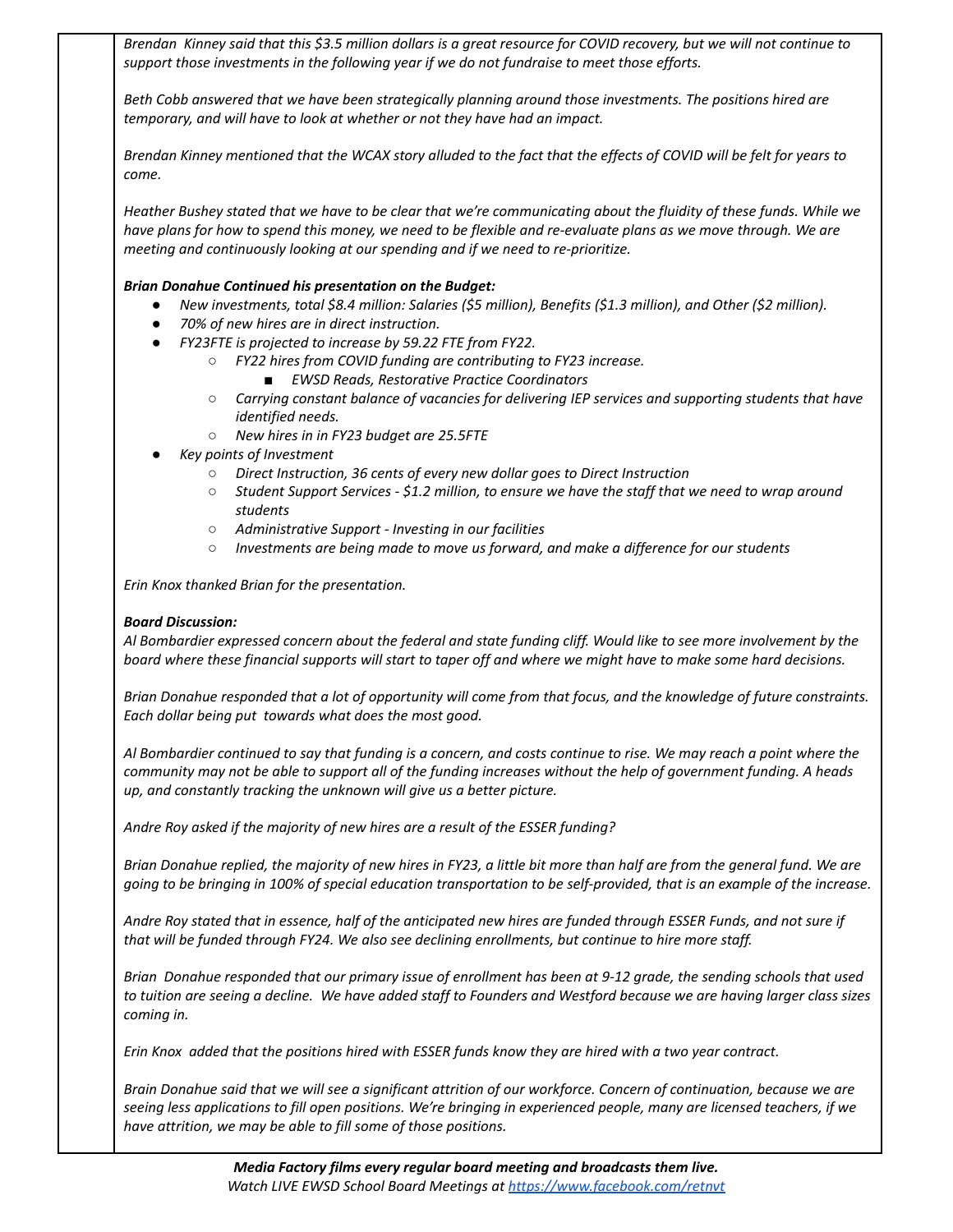### *Brian Donahue presented on the Facility Assessment*

- *● Have been working on a comprehensive assessment for the past two years.*
- *● Worked with Freeman French Freeman (FFF) Architects, and VFA-Gordian Assessment Services to form a Facility Conditions Assessment (FCA).*
- *● Looked at the replacement value, aging infrastructure, and gross per square foot which gives us a replacement cost. This gives us a condition index.*
- *● Conclusions:*
	- *○ Findings are not surprising, buildings are wearing out.*
	- *○ Assume significant needs in the lifecycle area*
	- *○ Need to have a broader conversation about the district's physical plant for the next 50 years.*

# *Board Discussion:*

*Al Bombardier asked if this report takes into account the state study on pcbs.*

*Brian Donahue responded, it does not. The state's review of facilities will aid in this report.*

*Scott Brown asked if this is in the Board Materials?*

*Brian Donahue responded that he will share them.*

*Scott Brown asked a question about a line item recommendation to invest in.*

Brian Donahue responded that as they go through it, they look at parts and components and determine the useful life of those parts and components, and then determine what the requirements are, which goes into the overall value.

Scott Brown asked that if they go through it, if they take into account changes for code, fire, safety, ADA compliance *and other factors.*

Brian Donahue said that the column "Not Time Based" are code requirements we currently do not have to make, but if we make changes, we would then have to meet requirements to code. This model takes into consideration inflation, it would have to be updated. It does not take into account a factor cost. Right now, it tells you the replacement cost, but not other variables that would impact cost. These are not exact numbers, helps us focus our work. It tells us that we need to have a conversation about our buildings for the next 50 years if we want to deliver world class education.

*Al Bombardier questioned when the state PCB study will be completed on our buildings?*

*Brian Donahue responded that it is being conducted by the state, they have not released a timeline.*

Al Bombardier asked if we cannot rely on the state report, should we get those numbers for ourselves.

Brian Donahue responded that this is a slow process. We have to take our time to do it right. The state is evaluating this statewide. I think the board would be wise to start the conversation and parallel it to the conversation that is going *to be happening statewide.*

Diane Clemens asked if it is time for us to evaluate if our current facilities are meeting our current needs and what we need to do to move forward? What do we need to have occur knowing that these buildings need to be re-worked to get them to function as it is now? Should we be evaluating if the facilities are meeting our programming, and where we *want to see that programming go and what we need from our facilities?*

Brian Donahue responded that we are benefiting from the board's work on a portrait of a graduate. We're well positioned to see what's in our future and what we need. Now is the time for us to be making transformational changes. Recommendation for FY23's capital is to ensure reliability so that our facilities never interrupt in person instruction. We're looking at what we can do in the next 5 years, and what we need to be doing to our facilities. We need capacity to support the board and their engagement and to support the administration. Hiring capacity through the capital reserve fund of a project management, that can be our leader, to guide us through this process. The reserve fund that voters set up, gives us enough money to fund this position for 3 -5 years. Take \$1.1 mil from tax revenue in our general fund to invest in repairs right now. Need to address the priority items in each building and look at it as one district. There is a need at ADL for more science space, also a need for a re-design of the library space at Hiawatha. *This is an investment people have asked us to keep.*